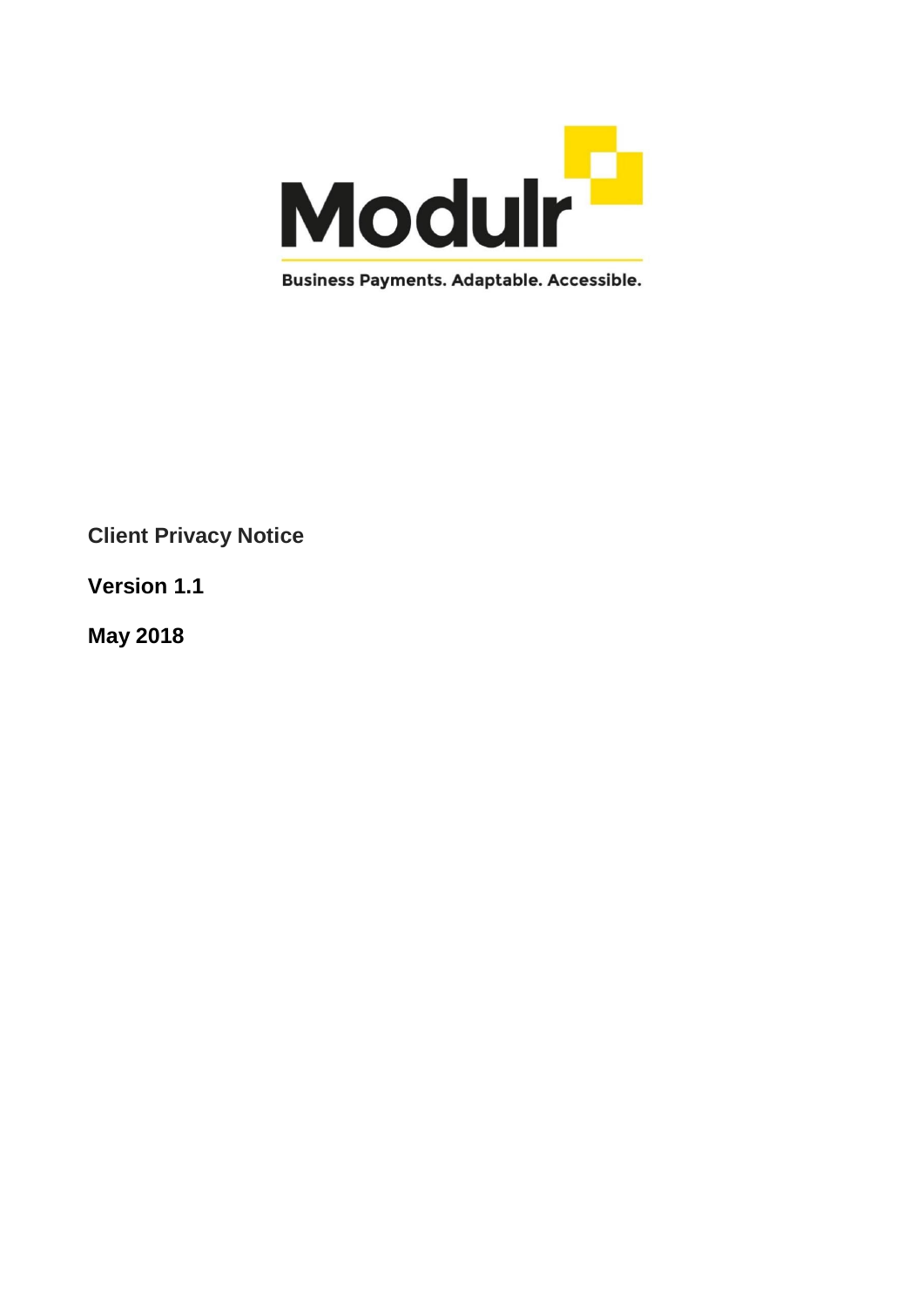# Change Control

| <b>Version</b> | <b>Details of Changes</b>      | <b>Changes By</b>       | <b>Date</b> |
|----------------|--------------------------------|-------------------------|-------------|
| 1.0            | Initial version                | <b>Martin Threakall</b> | 17 May 2018 |
|                | Updated following legal review | <b>Martin Threakall</b> | 23 May 2018 |
|                |                                |                         |             |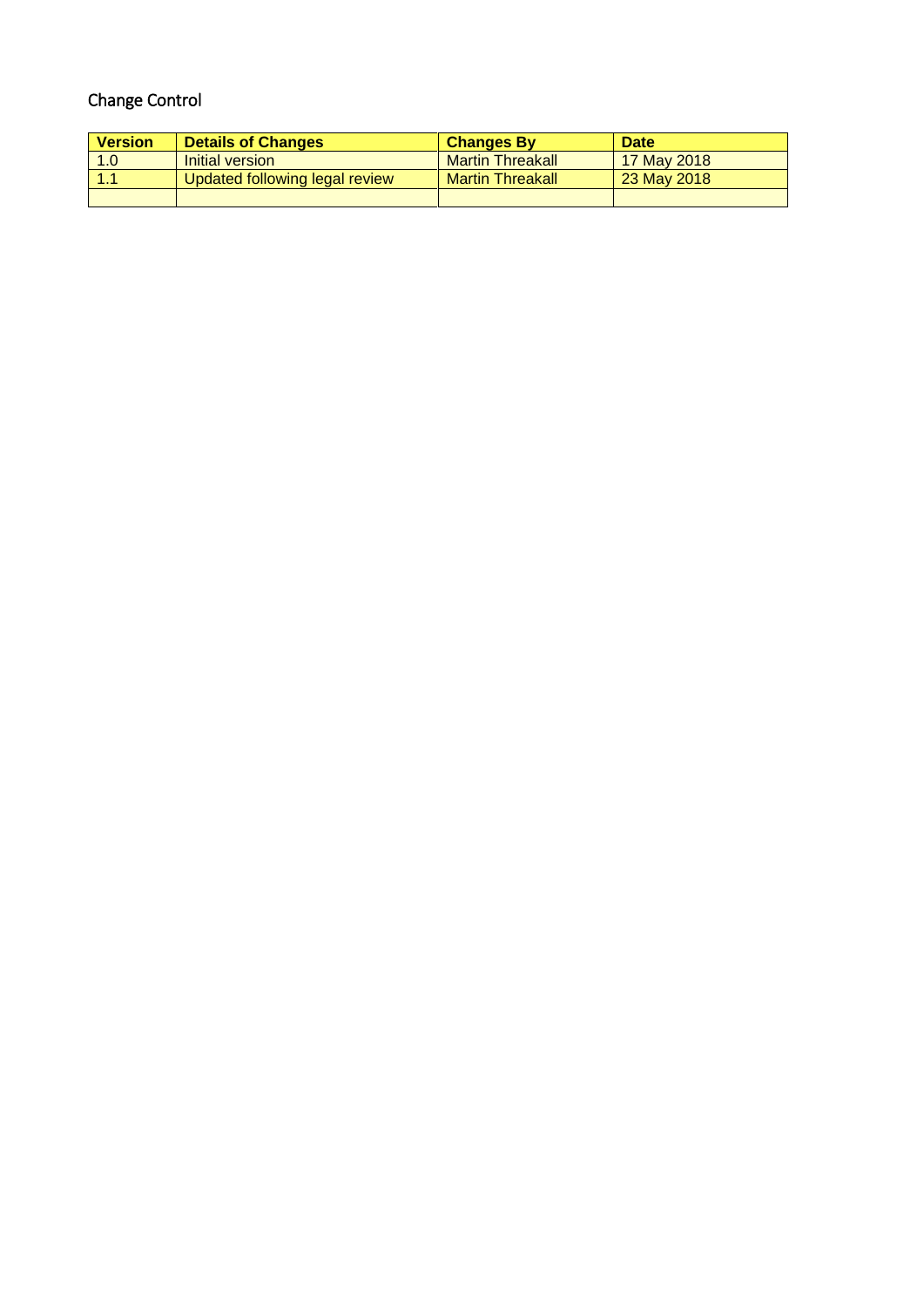#### **1. WHAT IS THE PURPOSE OF THIS DOCUMENT?**

This privacy notice applies to clients of Modulr Finance Limited and Modulr FS Limited who hold (or have held) an electronic account provided by us ("**Modulr Account**"). Throughout the rest of this privacy notice, when we refer to "Modulr", it will be whichever of Modulr Finance Limited and Modulr FS Limited is relevant to the context or with which you have a contract. In some instances that will be both entities. If you are not sure and would like more information you can contact us at [support@modulrfinance.com.](mailto:support@modulrfinance.com)

Modulr is committed to protecting the privacy and security of your personal information. This privacy notice describes how we collect and use personal information about you during and after your relationship with us, in accordance with the General Data Protection Regulation (**"GDPR"**).

Modulr is a "data controller". This means that we are responsible for deciding how we hold and use personal information about you. We are required under data protection legislation to notify you of the information contained in this privacy notice.

It is important that you read this notice, together with any other privacy notice we may provide on specific occasions when we are collecting or processing personal information about you, so that you are aware of how and why we are using such information. We may update this notice at any time.

#### **2. WHAT INFORMATION WE HOLD ABOUT YOU**

Personal data, or personal information, means any information about an individual from which that person can be identified. It does not include data where the identity has been removed (anonymous data).

We will collect, store, and use data about the following data subjects:

- Shareholders, controllers, partners, directors and employees of a "**Client**" (that is the entity legally responsible for a Modulr Account) or of a "**Partner**" (that is A third party that is permitted by Modulr and Modulr FS to introduce and act on behalf of Clients, and permitted by those Clients to act as an Authorised User)
- Clients themselves where the Client is an individual or sole trader.
- Authorised users of a Modulr Account
- Individuals who pay to, or are paid from, a Modulr Account

The following categories of personal information will be collected about these data subjects:

- Personal contact details such as name, title, addresses, telephone numbers, and email addresses
- Date of birth
- Gender
- Copy of driving licence, passport or other identification documents
- Transaction data in connection with Modulr Account including Name, Sort Code and Account Number, payment references of individuals and businesses paying to or paid from your Account

#### **3. HOW AND WHY WE WILL USE INFORMATION ABOUT YOU**

We will only use your personal information when the law allows us to. Most commonly, we will use your personal information in the following circumstances:

- 1. Where we need to perform the contract we have entered into with you and provide the relevant service to you, such as:
	- a. to effect inbound and outbound electronic money transactions on your Account,
	- b. to provide you with access to that Account,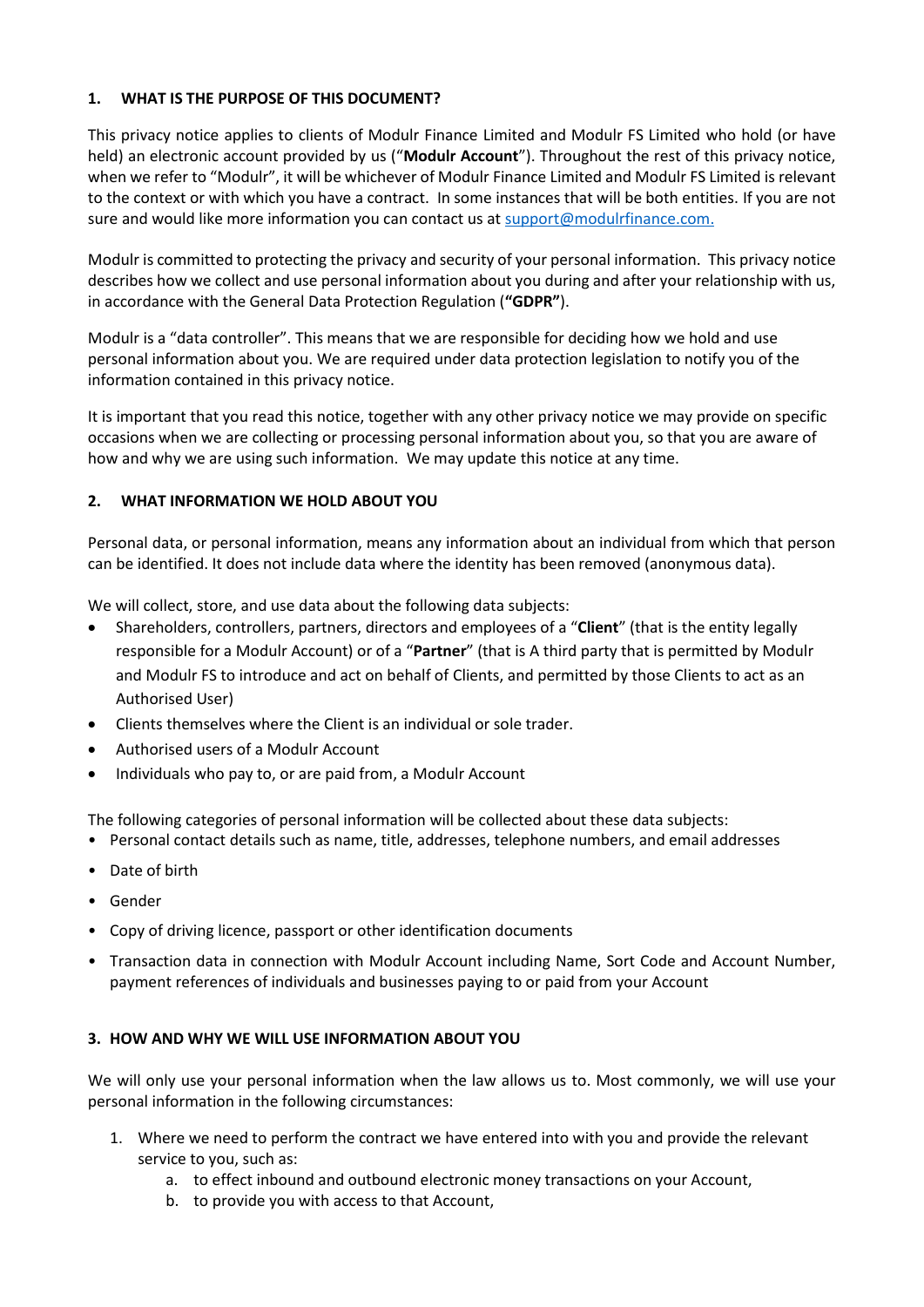- c. to support and manage the relationship for the period that you have a Modulr Account.
- 2. Where we need to comply with a legal obligation; such as:
	- a. to carry out Modulr's regulatory obligations in relation to on-boarding the Client and providing the Modulr Products,
	- b. to report suspicions of financial crime and money laundering to appropriate authorities.
- 3. Where it is necessary for our legitimate interests (or those of a third party), such as:
	- a. the management and administration of our business and its underlying infrastructure;
	- b. to improve the way that we carry in our business and provide our products and services to you and other clients,
	- c. to contact you with information about our products and services that might be of interest to you.

In each case, this is only provided your interests and fundamental rights do not override those interests.

# **3.1 If you fail to provide personal information**

If you fail to provide certain information when requested, we may not be able to perform the contract we have entered into with you (such as to provide you with access to your Account), or we may not be able to deal with you as we will be prevented from complying with our legal obligations (such as to verify the identity of our Clients).

## **3.2 Change of purpose**

We will only use your personal information for the purposes for which we collected it, unless we reasonably consider that we need to use it for another reason and that reason is compatible with the original purpose. If we need to use your personal information for an unrelated purpose, we will notify you and we will explain the legal basis which allows us to do so.

Please note that we may process your personal information without your knowledge or consent, in compliance with the above rules, where this is required or permitted by law.

## **4. DATA SHARING**

We may share your data with third parties, including third-party service providers and other entities in the Modulr group.

Prepay Technologies Limited is a third party that your information may be shared with depending on the service that you receive from Modulr. They are also a data controller in relation to the data they receive. There is more information about them and their Privacy Policy in the Appendix at the end of this document.

We require all third parties to use appropriate security measures to protect your data and to treat it in accordance with the law and in line with our policies. Other than Prepay Technologies Limited we do not allow any third party to use your personal data for their own purposes. We only permit them to process your personal data for specified purposes and in accordance with our instructions.

## **4.1 Which third-party service providers process my personal information?**

The following activities are carried out by third-party service providers:

- Banking partners and providers who provide access to relevant payment schemes for the provision of services through the Modulr Products;
- Payment Schemes and recipient banks, to whom payments instructions will be submitted.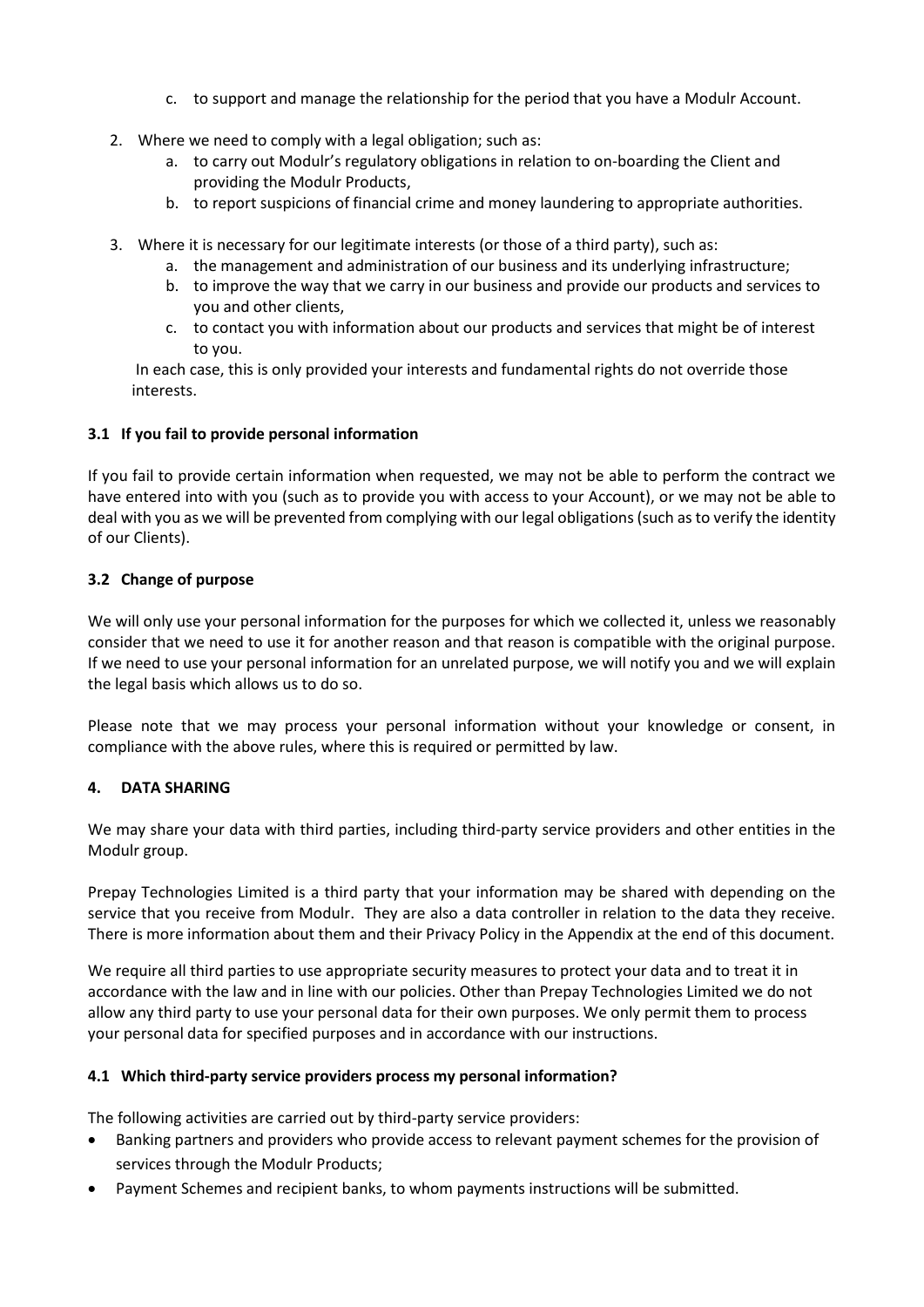- Compliance service providers for the purposes of transaction monitoring, sanctions screening and customer due diligence checks.
- Customer relationship management and customer support tools for the purposes of managing the relationship with the Client and supporting queries.
- Partners, where a Client applies for and accesses their Modulr Account through the Partner, to enable this access.
- Law enforcement, prevention of crime agencies and regulators.
- Hosting providers for the purposes of hosting Modulr Products and storing customer data.
- IT service providers, including the provision of software and IT infrastructure for the provision of our services and administering our business.

## **4.2 When might you share my personal information with other third parties?**

We share your information with different entities within the Modulr group as they fulfil different functions in providing the overall service to our Clients. Accordingly we will share your personal information with other entities in our group in the normal course of and for the purposes of carrying out our business and performing the contract we have entered in to with you.

We may also share your personal information with other third parties, for example in the context of the possible sale or restructuring of the business. We may also need to share your personal information with a regulator or to otherwise comply with the law or to exercise or defend our legal rights.

#### **4.3 Transferring information outside the EEA**

Where we store your data we do so in the UK. However, we will sometimes transfer the personal information we collect about you to countries outside the EEA in order to perform our contract with you, provide our services to you or to pursue our legitimate interests. Such countries may not have the same levels of data privacy protection as the UK. Where this is the case we will take the steps required by law to make sure that your information is adequately protected.

## **5. DATA SECURITY**

We have put in place measures to protect the security of your information. Details of these measures are available upon request through Customer Support via [support@modulrfinance.com](mailto:support@modulrfinance.com)

Third parties will only process your personal information on our instructions and where they have agreed to treat the information confidentially and to keep it secure.

We have put in place appropriate security measures to prevent your personal information from being accidentally lost, used or accessed in an unauthorised way, altered or disclosed. In addition, we limit access to your personal information to those employees, agents, contractors and other third parties who have a business need to know. They will only process your personal information on our instructions and they are subject to a duty of confidentiality. Details of these measures may be obtained through Customer Support via [support@modulrfinance.com](mailto:support@modulrfinance.com)

We have put in place procedures to deal with any suspected data security breach and will notify you and any applicable regulator of a suspected breach where we are legally required to do so.

#### **6. DATA RETENTION**

#### **6.1 How long will you use my information for?**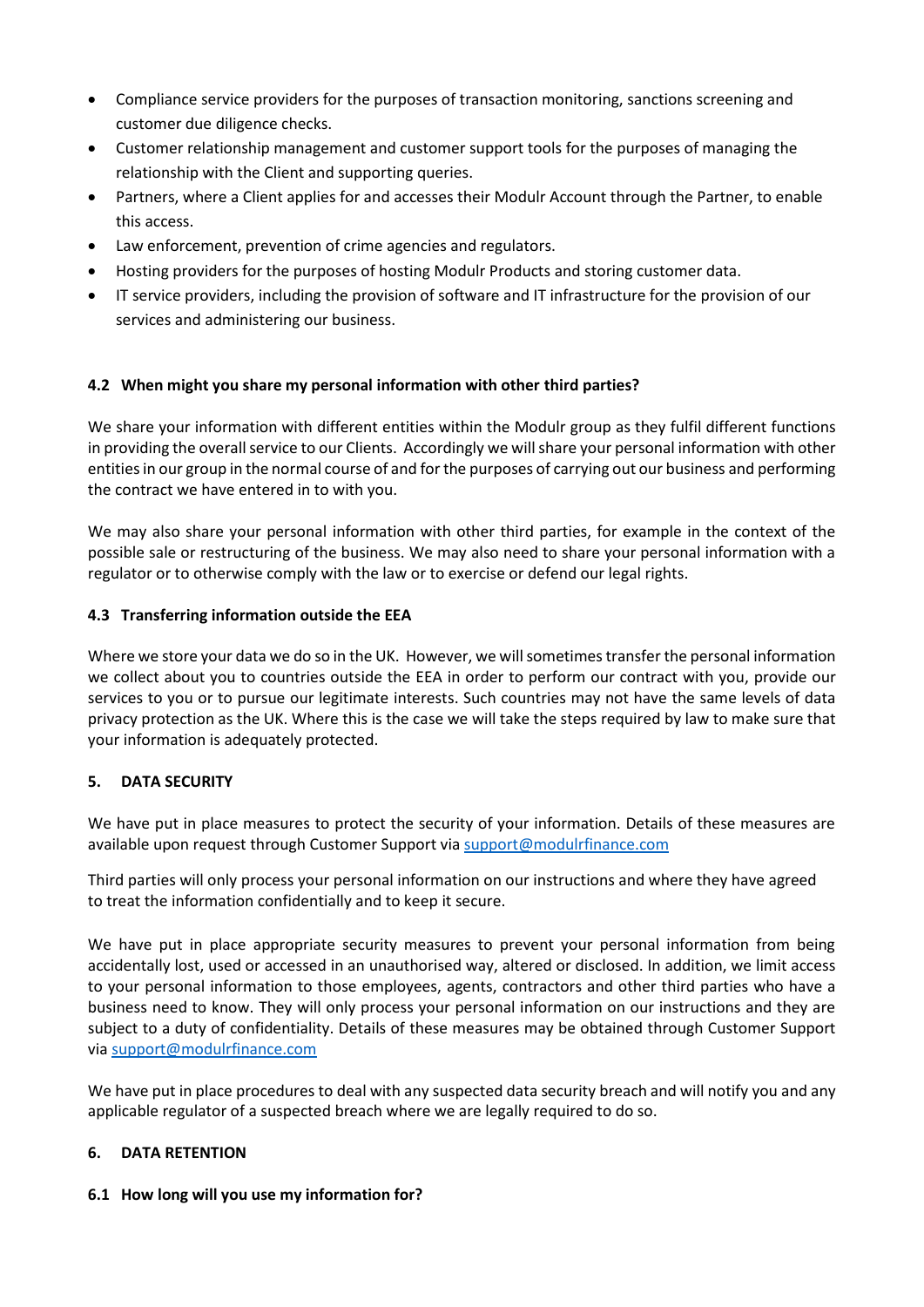We will only retain your personal information for as long as necessary to fulfil the purposes we collected it for, including for the purposes of satisfying any legal, accounting, or reporting requirements. This is typically 6 years after the end of the relationship or termination of the contract, unless we are required to keep it longer (for example due to a court order or investigation by law enforcement agencies or regulators).

In some circumstances we may anonymise your personal information so that it can no longer be associated with you, in which case we may use such information without further notice to you.

## **7. RIGHTS OF ACCESS, CORRECTION, ERASURE, AND RESTRICTION**

#### **7.1 Informing us of changes**

It is important that the personal information we hold about you is accurate and current. Please keep us informed if your personal information changes during your relationship with us.

## **7.2 Your rights in connection with personal information**

Under certain circumstances, by law you have the right to:

- **Request access** to your personal information (commonly known as a **"data subject access request"**). This enables you to receive a copy of the personal information we hold about you and to check that we are lawfully processing it.
- **Request correction** of the personal information that we hold about you. This enables you to have any incomplete or inaccurate information we hold about you corrected.
- **Request erasure** of your personal information. This enables you to ask us to delete or remove personal information where there is no good reason for us continuing to process it. You also have the right to ask us to delete or remove your personal information where you have exercised your right to object to processing (see below).
- **Object to processing** of your personal information where we are relying on a legitimate interest (or those of a third party) and there is something about your particular situation which makes you want to object to processing on this ground. You also have the right to object where we are processing your personal information for direct marketing purposes.
- **Request the restriction of processing** of your personal information. This enables you to ask us to suspend the processing of personal information about you, for example if you want us to establish its accuracy or the reason for processing it.
- **Request the transfer** of your personal information to another party.

If you want to exercise any of your rights then please contact Customer Support on [support@modulrfinance.com](mailto:support@modulrfinance.com)

You will not have to pay a fee to access your personal information (or to exercise any of the other rights). However, we may charge a reasonable fee if your request for access is clearly unfounded or excessive. Alternatively, we may refuse to comply with the request in such circumstances. There may also be times when we cannot comply with your request, such as where we are required by law to retain your information.

We may need to request specific information from you to help us confirm your identity and ensure your right to access the information (or to exercise any of your other rights). This is another appropriate security measure to ensure that personal information is not disclosed to any person who has no right to receive it.

#### **8. DATA PRIVACY MANAGER**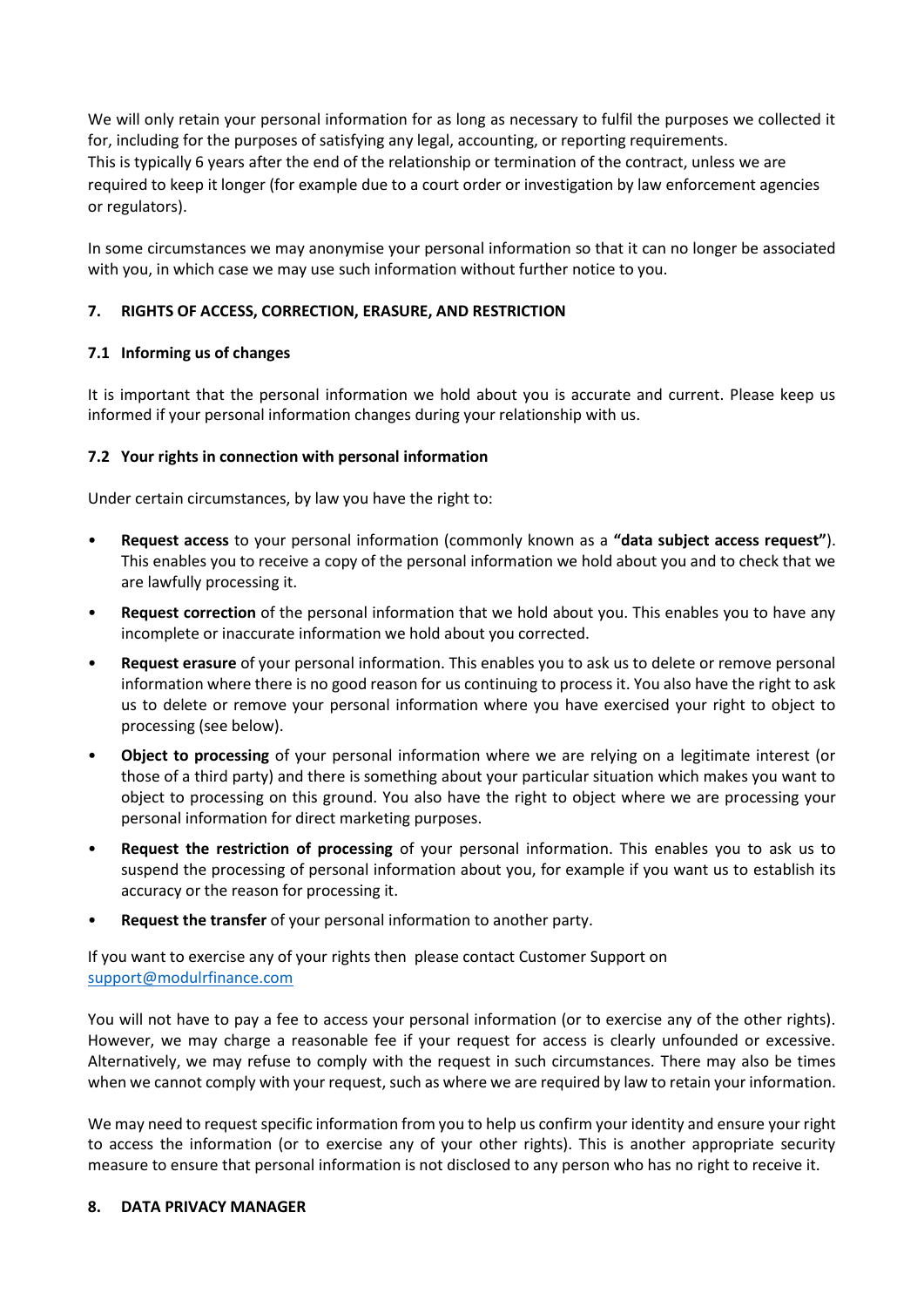We have appointed the COO as our data privacy manager to oversee compliance with this privacy notice. If you have any questions about this privacy notice or how we handle your personal information, please contact the data privacy manager using the Customer Support details via [support@modulrfinance.com](mailto:support@modulrfinance.com) . We would encourage you to contact us if you have any concerns or queries, but you do also have the right to make a complaint at any time to the Information Commissioner's Office (**"ICO"**), the UK supervisory authority for data protection issues.

# **9. CHANGES TO THIS PRIVACY NOTICE**

We reserve the right to update this privacy notice at any time, and we will provide you with a new privacy notice when we make any substantial updates. We may also notify you in other ways from time to time about the processing of your personal information.

# **Appendix; This section is applicable if you apply for or have been issued an Account which is regulated as E-Money, by Prepay Technologies Ltd (applicable to Accounts under sort code 23 69 72).**

Prepay Technologies Ltd, trading as PrePay Solutions ("PPS", "Our" and "We") is a company registered in England and Wales with number 04008083 and a registered office at 6th Floor, 3 Sheldon Square, Paddington, London, W2 6HY, United Kingdom**.** You can email PPS at [contact@prepaysolutions.com](mailto:contact@prepaysolutions.com) or you can call PPS on 0845 303 5303 (+44 845 303 5303 from outside the UK).

The Account (Account) is issued by PPS (see details below). PPS is the Data Controller in relation to your Account and all necessary activities relating to the operation of the Account: allowing you to receive, use your Account (making and receiving payment transactions, meeting legal requirements).

## **Contact details for the PPS Data Protection Officer**

Our Data Protection Officer can be contacted at PO Box 3883, Swindon SN3 9EA or at DPO@prepaysolutions.com.

## **The purposes and legal basis for processing your personal information**

Processing is necessary for the performance of your contract with PPS and for the issue and operation of Accounts and is necessary for compliance with legal obligations applicable to PPS. PPS does not use your personal information for marketing purposes and will not share your information with third parties for marketing purposes.

| Type of personal<br>information | <b>Description</b>                                                   |
|---------------------------------|----------------------------------------------------------------------|
|                                 |                                                                      |
| <b>Personal Details</b>         | Full name and date of birth                                          |
| <b>Contact Details</b>          | Where you live and how to contact you including phone numbers and e- |
|                                 | mail addresses                                                       |
| <b>Transactional Data</b>       | Details about use of your Modulr Account and payments to and from    |
|                                 | your accounts with us                                                |
| Contractual information         | Details about the products or services we provide to you             |
| Communications                  | What we learn about you from letters, emails and conversations       |
|                                 | between us                                                           |

## **Categories of personal information and collection**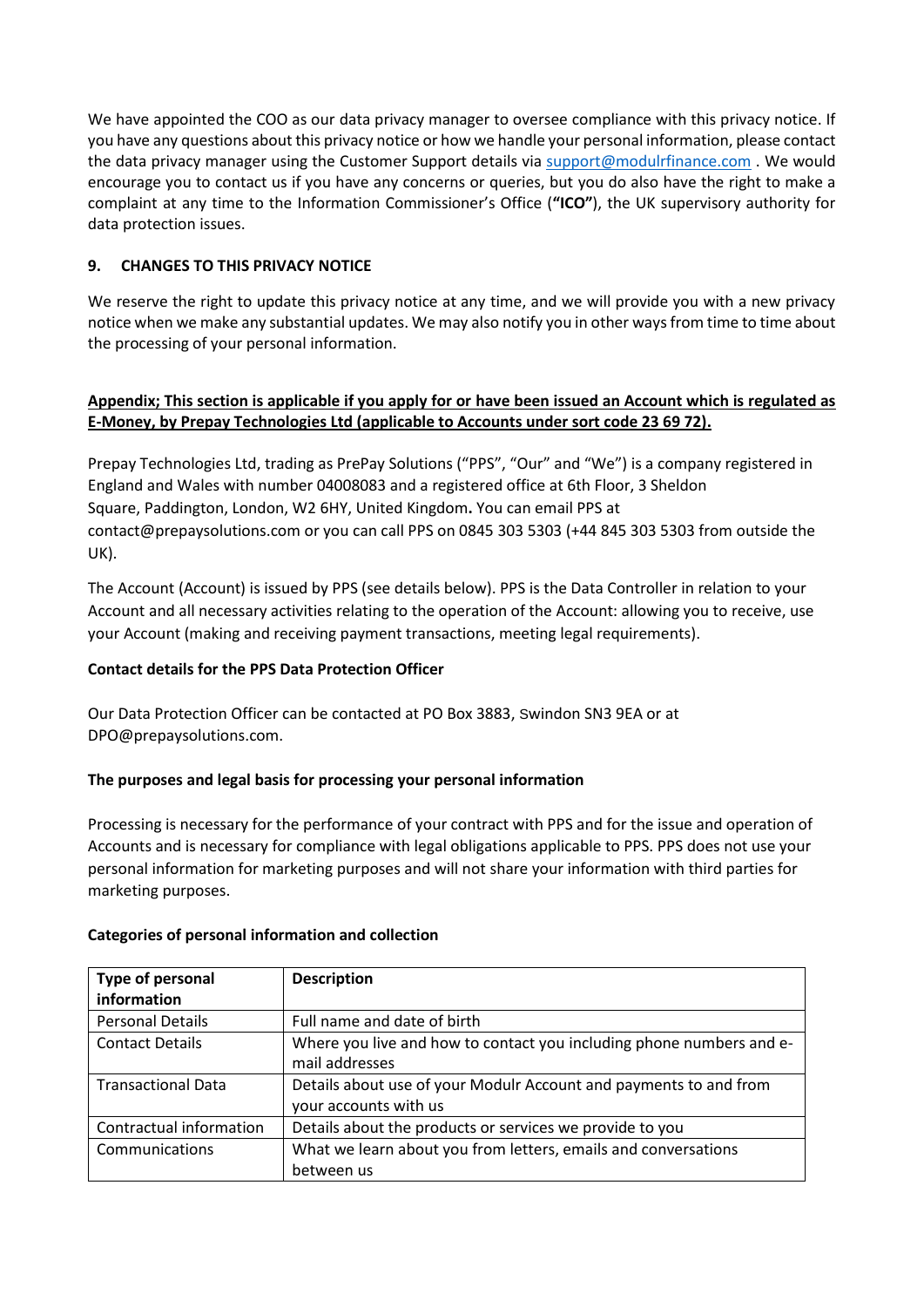| Documentary Data | Details about you that are stored in documents in various formats, or<br>copies of them. This could include things like your passport, drivers |
|------------------|------------------------------------------------------------------------------------------------------------------------------------------------|
|                  | licence or birth certificate collected to fulfil customer due diligence                                                                        |
|                  | requirements                                                                                                                                   |

Personal information will only be collected directly and voluntarily from you as part of the application process or as a result of transactions relating to your Modulr Accounts. Some personal information may be verified by PPS with use of publically accessible sources to fulfil customer due diligence.

#### **Sending personal information outside of the EEA**

PPS will only send your personal information outside of the European Economic Area (EEA) to:

- Follow your instructions
- Comply with a legal duty

## **Recipients (or categories of recipients) of personal information**

PPS is committed to ensuring that your information is secure with us and with third parties who act on our behalf. These third parties include suppliers of identity validation services, IVR and call recording (telephone) suppliers and Modulr Finance Ltd. We use many tools to make sure that your information remains confidential and accurate and we may monitor or record calls, emails or other communications in order to protect you and us.

## **Retention of personal information**

We don't keep your information for longer than we need to, which is usually up to 7 years after the end of the relationship or upon termination of the contract, unless we are required to keep it longer (for example due to a court order or investigation by law enforcement agencies or regulators).

## **Your Rights**

| You have certain legal rights to control what we do with your information. These include: |  |
|-------------------------------------------------------------------------------------------|--|
|                                                                                           |  |

| <b>Access</b>                    | You have a right to access the personal information we hold about you    |
|----------------------------------|--------------------------------------------------------------------------|
| <b>Rectification</b>             | You have a right to rectification of inaccurate personal information and |
|                                  | to update incomplete personal information                                |
| <b>Erasure</b>                   | You have a right to request that we delete your personal information     |
| <b>Restriction on processing</b> | You have a right to request us to restrict a processing of your personal |
|                                  | information                                                              |
| <b>Objection to processing</b>   | You have a right to object to the processing of your personal            |
|                                  | information                                                              |
| <b>Portability</b>               | You have a right to personal information portability                     |
| <b>Marketing</b>                 | You have a right to object to direct marketing                           |
|                                  |                                                                          |

To exercise any of your legal rights, you can email PPS at [dpo@prepaysolutions.com](mailto:dpo@prepaysolutions.com) or you can write to PPS DPO at PO Box 3883, Swindon SN3 9EA.

#### **Your right to lodge a complaint with the Information Commissioner's Office**